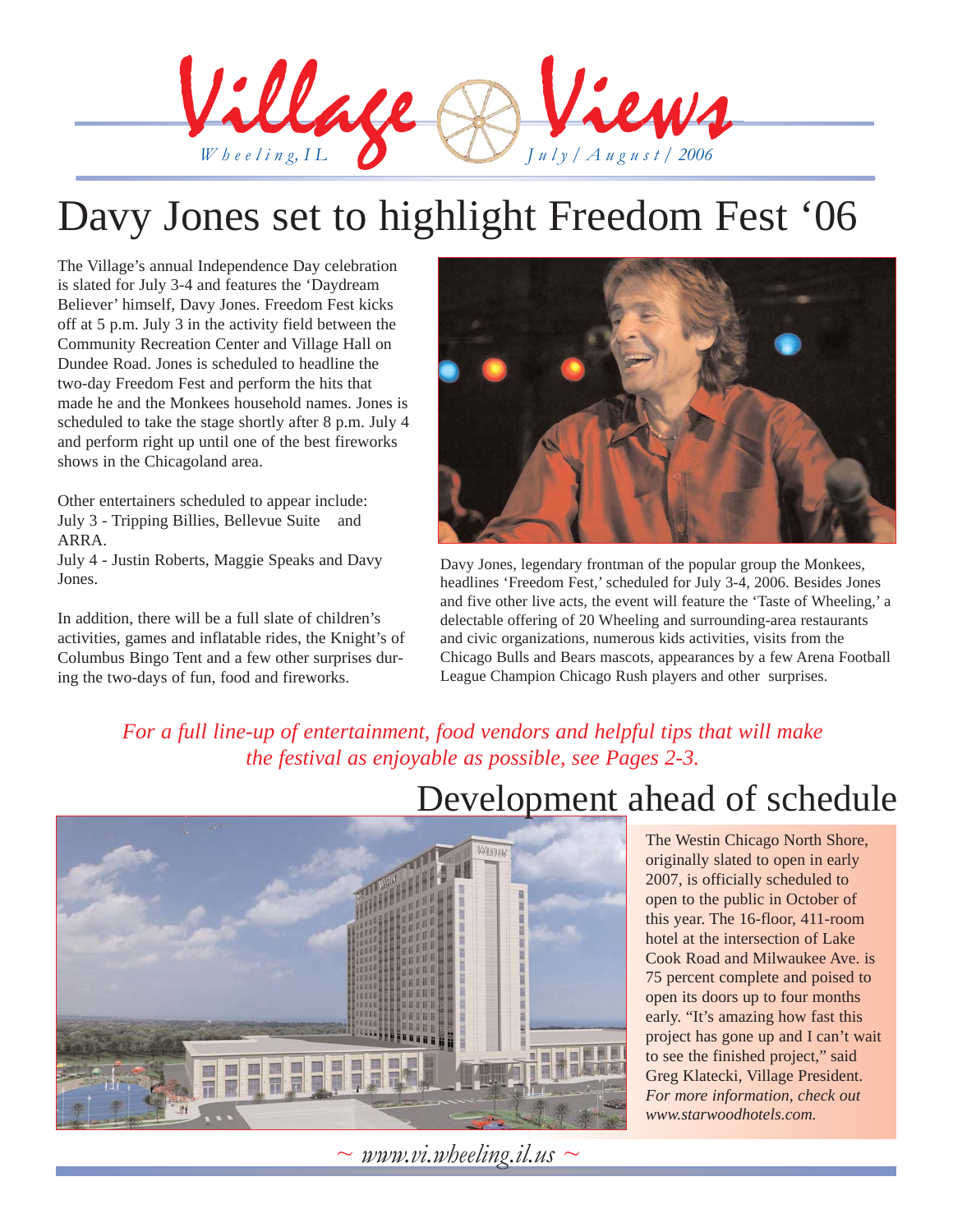# Freedom Fest poised to offer two day

Wheeling Freedom Fest



Trippin' Billies www.trippinbillies.com



Bellevue Suite www.bellevuesuite.com

 $July 3-4, 2006$ 

*July 3, 2006 Gates open at 5 p.m.*

5:30 p.m. - Tripping Billies 8 p.m. Bellevue Suite 10 p.m. ARRA

> *July 4, 2006 Gates open at 1 p.m.*

1 p.m. - Justin Roberts 3:30 p.m. - Maggie Speaks 6 p.m. - Parade



Justin Roberts www.justinroberts.org



Maggie Speaks www.maggiespeaks.com



ARRA www.arraweb.com



*The performers and scheduled performance time is subject to change without notice due to weather and/or conflicts unknown at press time. All changes in schedule will be published in local media venues, on the Village website, www.vi.wheeling.il.us, broadcast on cable channel 17 and be posted at the actual event.* 



Davy Jones www.davyjones.net

*2 ~ www.vi.wheeling.il.us ~ 2*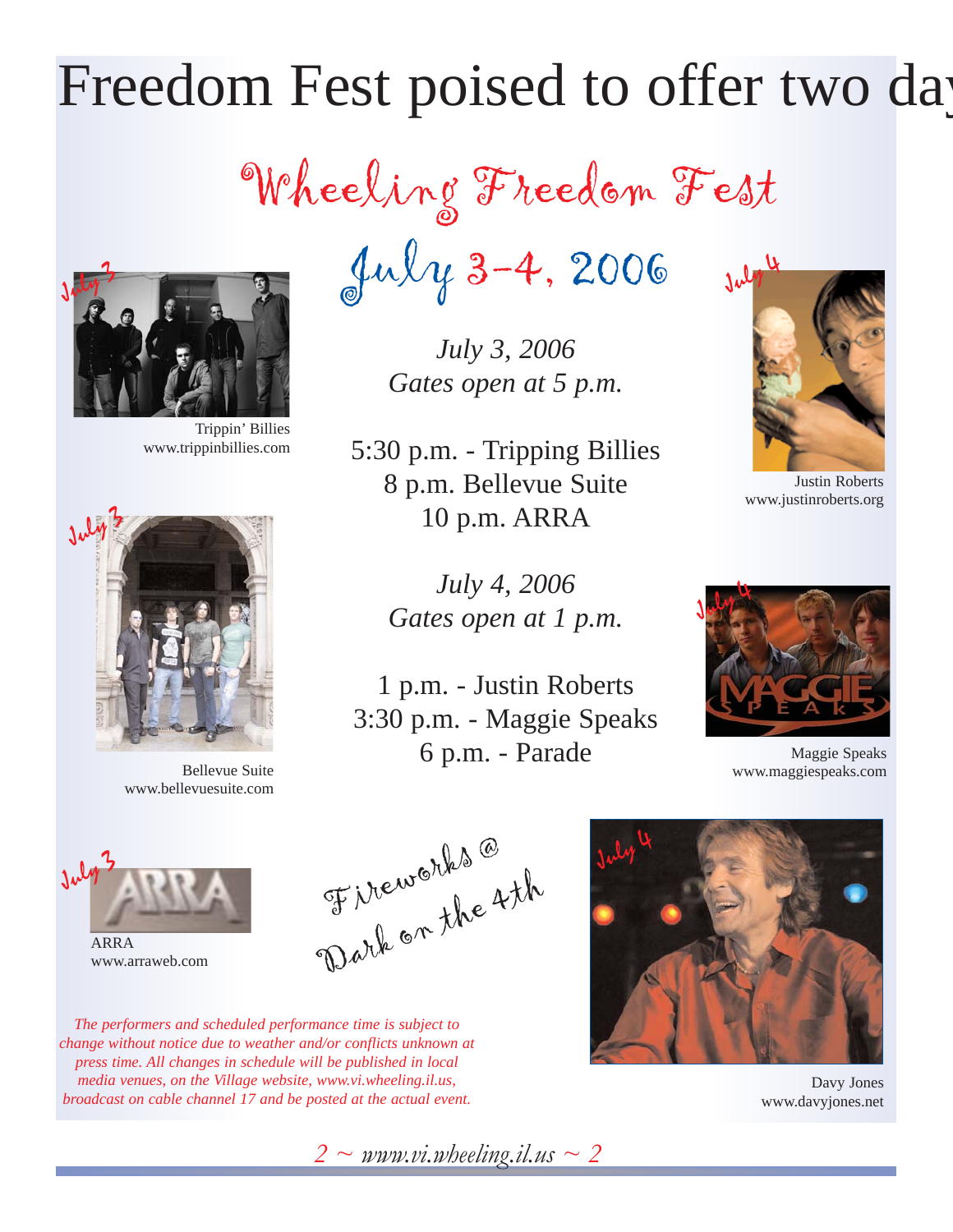# ys of music, food and entertainment

The Village of Wheeling plans to celebrate America's Independence with two days of food, fun, music, a parade and huge fireworks show. The event is scheduled to run from 5 p.m. to midnight July 3 and 1 p.m. until the conclusion of the fireworks July 4. The Village will once again be featuring a delicious line-up of restaurants and local organizations making up a mini 'Restaurant Row.' From gyros to funnel cakes and the classic American hot dog, this year's 'Taste of Wheeling' includes:

*Bob Chinn's Crabhouse I Am Siam Here's the Scoop Knights of Columbus Wheeling Jaycees WCPAAA Anything for a Kick Domino's Pizza Gyros Pit Buffalo Grove Cyclery & Ice Cream Emporium Pico de Gallo Tasty Vending Wa Pa Ghetti's Pizza Golden Chef Joe's Pizzeria Lupita's Bakery Completely Nuts Sauer's By Salvatore*

*Beverage tent provided by City Beverage - Budweiser and manned by the Wheeling/Prospect Heights Chamber of Commerce and the Wheeling Jaycees.*

Our younger guests will be sure to enjoy a full slate of activities, games and inflatable rides such as Giant Slide, Wind Tunnel Crazy Caterpillar, Wind Tunnel Wilbur the Wacky Whale, Moonwalk Choo Choo Train, Moonwalk Tigger, Trackless Choo Choo Train, Rocky Mountain Climbing Wall, Obstacle Course (2), Spin Art, Sand Art, Magician, Pucker Powder Cart, NASCAR miniature racing cars and the popular Minnow Races provided by Medley's in Motion.

Don't forget the camera because McGruff the Crime Dog, Seemore the Eagle, Willy the Whale, Petie the Polar Bear, Benny the Bull, Staley the Bear and other lovable Chicago icons will be around for photograph opportunities.

Be sure to stop by the Knight's of Columbus Bingo Tent for your chance at a little Independence Day treasure.















Freedom Fest Tips

### EVENT PARKING

Event parking will be clearly identified and include the following lots off of Dundee Roads and Northgate Parkway: Wheeling Park District Community Center and Aquatic Center, Wickes Furniture Lot and the Metra Station Lot. In addition, patrons can use the lots of Holmes Middle School and Heritage Park off of Wolf Road. Parking is on a first-come basis. Handicapped parking will be available behind Village Hall. We do encourage individuals to carpool, ride bikes and walk if possible to help keep traffic problems to a minimum.

COOLERS, CHAIRS, BLANKETS, ETC. *NO COOLERS WILL BE ALLOWED INTO THE EVENT AREA.* Folding chairs, blankets, etc. are allowed.

### 'TASTE OF WHEELING' & ALCOHOL PURCHASING PROTOCOL

As in years past, each 'Taste' participant will sell their food/drink items directly to the customers; no tickets are needed. Individuals 21-years-old and older wishing to purchase and/or consume alcoholic beverages will need to purchase a wrist band and beverage tickets at a clearly marked booth. Anyone purchasing a wristband and/or tickets will need to provide proof of age; wrist bands must be worn at all times.

*3 ~ www.vi.wheeling.il.us ~ 3*

**MIDAMERICA**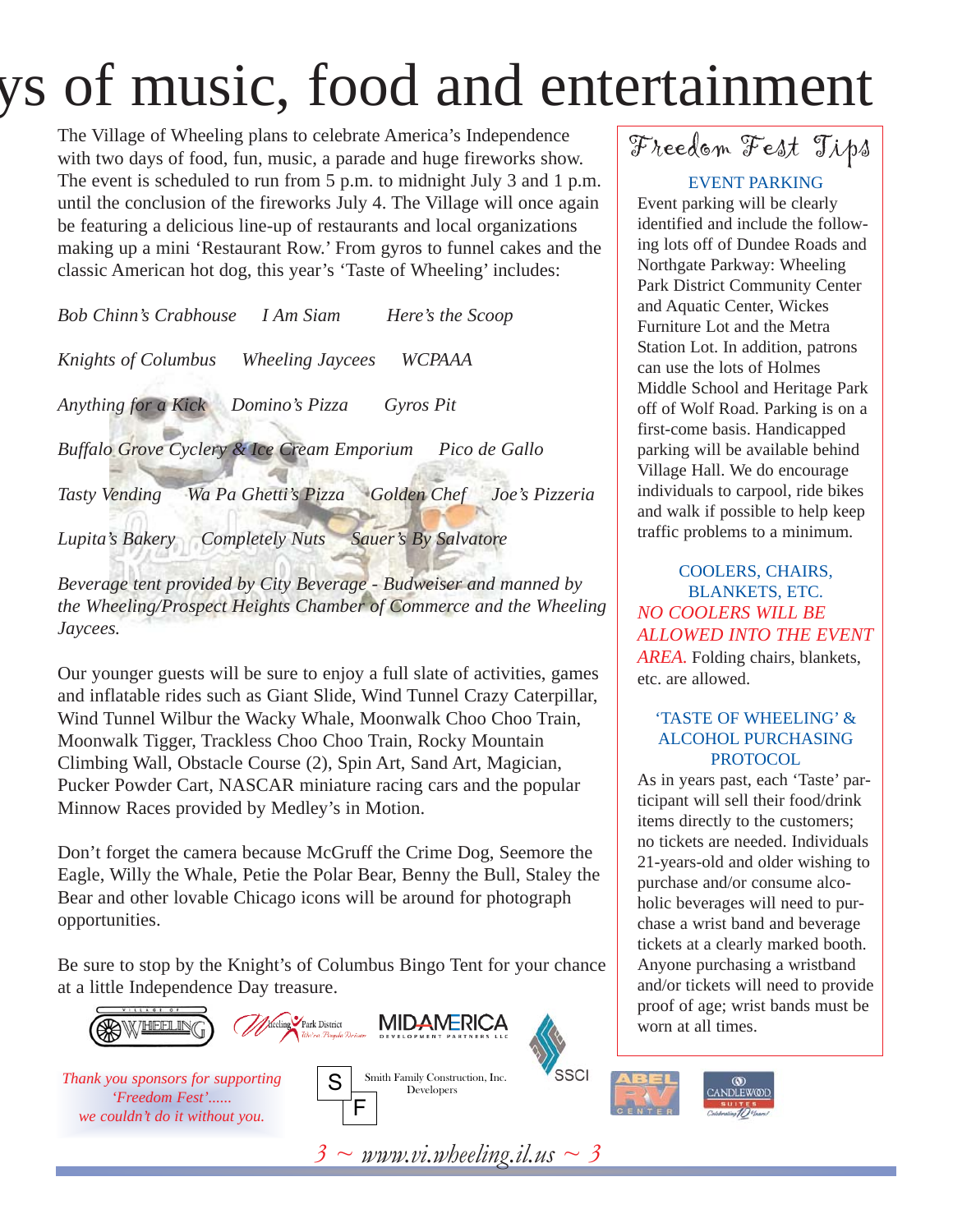# FD offers 'Disaster Supply Kit' tips

Almost a year ago, the Nation watched the disaster of Hurricane Katrina unfold on the City of New Orleans. People stranded by rising water, no shelter, no food or water for days are all images of the largest natural disaster to strike our Nation in almost 100 years. It is easy to think that such a disaster could never happen here in Wheeling but the truth is it could. While hurricanes do not occur in our area, tornados, floods, and even earthquakes can and do occur in our area. History has shown that emergency services will be stretched beyond their limits in these types of incidents and assistance from both the State and Federal governments will take 48 to 72 hours to mobilize. Being personally prepared to deal with a major disaster for the first 72 hours is critical for you and your family's safety and survival. A critical step to minimizing the impact of a disaster on you and your family is having a "Disaster Supply Kit" in your home. A "Disaster Supply Kit" should include the following items:

A supply of potable water (one gallon per person per day). Water should be stored in sealed, unbreakable containers. Replace the stockpile every 6 months to assure freshness.

A supply of non-perishable packaged or canned food. Choose foods that can be eaten directly from the container without cooking such as beans, tuna, granola bars, etc.

A non-electric can opener.

A change of clothing, a disposable rain poncho, multiple pairs of socks, and sturdy shoes for extended walking, standing, and climbing over debris fields.

A rolled blanket or sleeping bag for each member of the family.

A first aid kit with basic trauma supplies such as trauma pads, adhesive bandages, antibiotic ointment, gauze, scissors, chemical ice packs, etc. Store the first aid kit in a water resistant container.

A 2 week supply of any prescription medications taken by family members.

A battery-powered radio with extra batteries. Replace the batteries annually. Consider purchasing a radio that generates its own power by turning a crank on the radio for several minutes (available at sporting good stores and on-line).

A battery-powered flashlight and/or lantern (available at sporting good stores and on-line), as well as an extra set of batteries. Replace the batteries annually.

An extra set of car keys (always maintain at least a half a tank of gasoline in your car at all times. Fuel pumps at service stations do not work when the power is out).

Credit cards and emergency cash supply (ATM's do not work when the power is out and most banks will be closed for several days after a disaster strikes).

An old pair of prescription glasses.

A whistle for signaling for help.

A pocket mirror for signaling for help.

A roll of plastic sheeting.

A roll of exterior grade duct tape.



A roll of bathroom tissue for each member of the family.

A pocket knife or multipurpose tool (ex. Leatherman's Tool).

An adjustable locking wrench (can be used to shut-off leaking gas meters and crimp off small broken water pipes).

A list of addresses and telephone numbers of important family contacts such as relatives and physicians.

A list of insurance policy numbers for your home and car, as well as the national contact telephone numbers for your insurance companies.

A map of the Chicago metro area (you may need to drive or walk to an emergency shelter that is not within the Village of Wheeling or to a location that is not familiar to you).

All of these items should be stored together in a backpack or duffel bag which can be quickly taken with you should you need to evacuate your home. Plan ahead to be self-sufficient for a minimum of 72 hours after a disaster strikes. For more information, please visit:

www.redcross.org/services/prepare/0,1082,0\_91\_,00.html www.fema.gov/plan/index.shtm www.disastercenter.com/guide/family.htm

*The U.S. Consumer Product Safety Commission has issued a recall of the First Alert ONELINK battery-powered smoke and combination smoke/carbon monoxide alarms. These alarms can drain the power from batteries rapidly causing premature low battery power. Model Number SA500 or SCO500 with a date code prior to March 3, 2006 are defective. Consumers should contact First Alert Inc./BRK Brands Inc. at 1-800-323-9005 to receive a replacement alarm.*

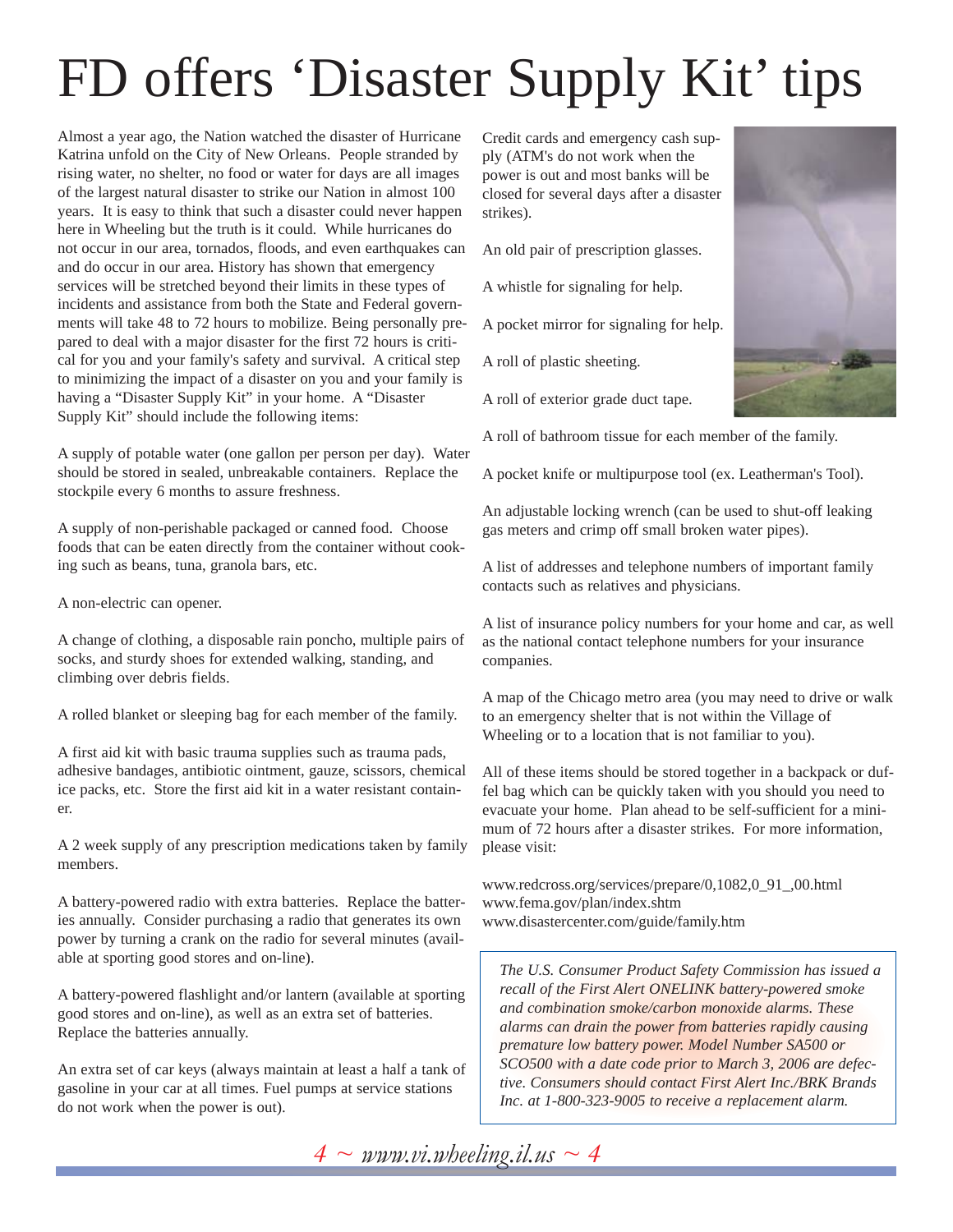## Pavilion Senior Center \* 199 N. First St. \* 847-459-2670



*The Pavilion Senior Center in Wheeling announces the following program that will be offered to area senior citizens. Anyone 55-years or older is welcome to join the activities or volunteer services to assist or share talents with others.*

## Community Paint-A-Thon

The Community Paint-A-Thon is a unique partnership designed to paint the exteriors of homes owned and occupied by persons with limited financial resources, who are at least 60-years-of-age or older, or those who have a permanent disability and unable to do the work themselves. This project utilized the support of many volunteers and community organizations to complete the task on one day which is scheduled for Saturday, September 9, 2006.

To qualify, the household income is not to exceed \$30,000 per year. Applications are available from local Senior Centers, Township Offices or by contacting Catholic Charities in Arlington Heights at 847-253-5500. Deadline date for receiving completed application is July 15, 2006.

Volunteers Needed: If any individual or company would like to volunteer to paint for the event, contact the Volunteer Center at Northwest Suburban Chicago at 847- 228-1320. Both skilled and unskilled painters are welcome to participate.

### AARP Driver Safety Program

The Pavilion Senior Center will host a AARP Driver Safety Program from 9 a.m. to 1 p.m. July 5th and 12th Wednesdays, July 5th and July 12th. Successful completion of the two-part course will make you eligible for rate reduction on your car insurance depending upon your insurance carrier. You must attend both sessions to receive certification. Registration is limited. Call 459- 2670 and send a \$10 check payable to AARP in advance to the Pavilion Senior Center, 199 N. First Street, Wheeling, IL 60090 to guarantee your place in the class.

## Rules of the Road

The Pavilion center, in cooperation with the Illinois Department of Senior and Community Services, is offering the "Rules of the Road" review course from 9:30 a.m. to noon, Wednesday, July 19. It is basically a driver refresher course to help seniors keep their driver's license valid. There is no fee, but pre-registration is necessary.

### SeniorNet hits milestone

The SeniorNet Learning center has enrolled and educated nearly 400 seniors to the world of computers. Join in the wonderful world of the internet with our Internet & E-mail classes. E-mail your children and grandchildren. Beginner classes consist of Fundamentals (4 week class), Introduction to Computers (8 weeks). Advanced classes consist of Word Processing, Internet & E-mail, Database (8 week class).

Early registration has begun for classes beginning July 31 and ending September 23. Visit the Pavilion Senior Center Monday thru Friday from 8:30 a.m. to 4 p.m. to enroll. Final registration will be held from 9 to 11 a.m. on Saturday, July 22, 2006.

Class fee is \$35 which includes all class materials. For more information call 847-459-2666 ext. 4131

### Senior Spelling Bee

Come and compete in our Annual Local Spelling Bee on Thursday, July 6 at the Pavilion Center. This event will be in conjunction with our monthly Pot Luck Luncheon which begins at noon. The "Bee" will be held immediately after the lunch at approximately 1 p.m. Patricia Menoni of Partners in Senior Care, Inc. will sponsor the event with judges and prizes for our winners. Please call to register at the center for the rules of the day and a spelling list. Call 847-459-2670 to register.

### Pavilion Senior Center Celebrates Anniversary

The Pavilion Senior Center celebrates 21 years of service to the seniors of Wheeling and neighboring communities from 1 to 2:30 p.m. August 5. In honor of the many years of service and camaraderie that seniors have experienced, we wish to celebrate this occasion in style. Memories and friendships will be renewed along with a dessert reception. Tasty hors d'ouvres, cakes, snacks and beverages will be served as we enjoy the exquisite entertainment presented by Edizon Dao, multi-talented musician and singer, who transforms our facility into a "oneman orchestra" ballroom. (Edizon Dao was a favorite from one of last year's parties and was highly requested to pay us a return visit.) There is no charge for this affair. Everyone in the community is welcome to come and enjoy this magnificent celebration!

*5 ~ www.vi.wheeling.il.us ~ 5*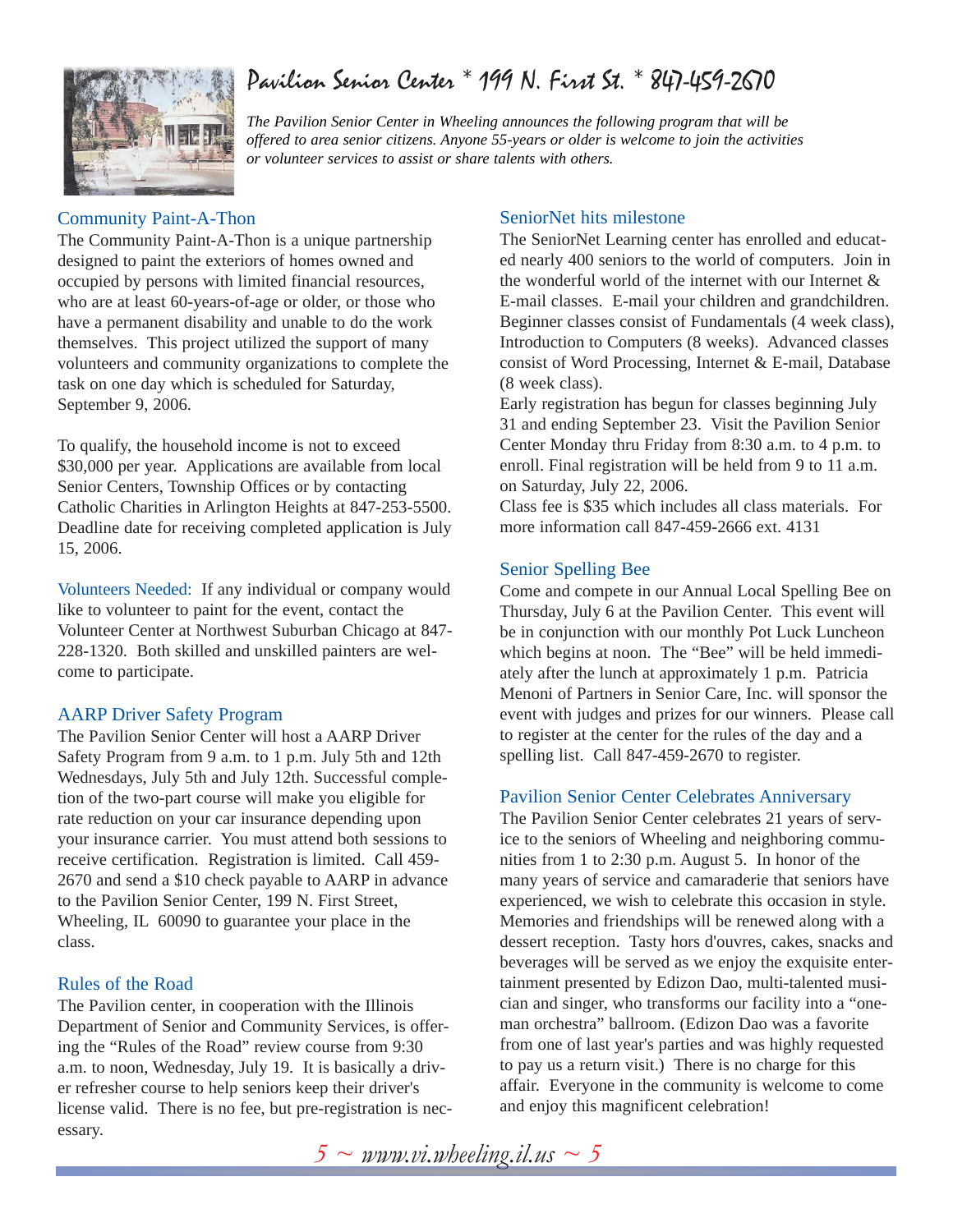# News You Can Use

## Waste Management reminder

Reminder: July 4th is a holiday…trash pickup after this date will be one day behind for the remainder of the week. The most recent Waste Management bills reflect an annual increase occurring every May 1. The increase is approximately 2.3% which comes out to around \$.38 a month.

Recycling Events: SWANCC Document Destruction Days

| July $15$       | August 19            |
|-----------------|----------------------|
| Evanston        | Glenview             |
| Civic Center    | Attea Middle School  |
| 2100 Ridge Ave. | 2500 Chestnut Avenue |

Events run from 9-11am, no cost required. Paper clips and staples DO NOT need to be removed but please remove binders. Please have ID available as SWANCC members will check your vehicles and collect your papers to be placed in toters. No business or institutional waste will be accepted.

## Recycle batteries and cell phones

Recycle your Rechargeable Batteries and Cell Phones! The Rechargeable Battery Recycling Corporation (RBRC) can help you recycle your used portable rechargeable batteries and old cell phones. Rechargeable batteries are commonly found in cordless power tools, cellular and portable phones, laptop computers, camcorders, digital cameras and remote control toys.

Bring your rechargeable batteries and old cell phones to the following drop off sites in Wheeling: Radio Shack 54 W. Dundee Road Venture Hobbies 23 Huntington Lane

## Village of Wheeling Blood Drive

The Village of Wheeling Board of Health will be hosting a blood drive July 12, 2006 at the Fire Station on Dundee Road adjacent to the Village Hall. The drive will run from 1:30 p.m. until 7:00 p.m. There will be a chance for all donors to win gift certificates from Wheeling restaurants. In addition, everyone participating in the drive will receive a coupon for pizza from Wa-Pa-Ghetti's Pizza in Wheeling.

If you would like to make an appointment please contact Beverly Slaby at (847) 459-2621 or e-mail her at bslaby@vi.wheeling.il.us. to do so. Appointments are greatly appreciated and aid us in anticipating the number of people that will attend so that we can properly staff the event. It also helps us to try and prevent too many people from showing up at the same time. If you are not able to set an appointment, walk-in donors are always accepted and appreciated. We hope to see you at the blood drive.

## This Full House - What Everyone Should Know About Compulsive Hoarding Among Older Adults

Jan Christiansen, MSW, presents a program on compulsive hoarding among older adults from 1 to 2 p.m. and 7 to 8 p.m. July 11 at the Pavilion Senior Center, 199 N. First Street. Her program will outline the difference between hoarders and clutterers. Hoarding behavior is defined as the excessive collection and retention of any and all materials to the point that it impedes dayto-day functioning and creates a hazard or potential hazard to the individual. A hoarder cannot make rational decision about what is useful and what is not. During Jan's discussion, she will explain why older adults hoard, help individuals understand compulsive hoarding and offer techniques to help get rid of clutter and make your home more functional. For more information on this and other programs hosted by the Senior Pavilion Center, call 847-459-2670.

*6 ~ www.vi.wheeling.il.us ~ 6*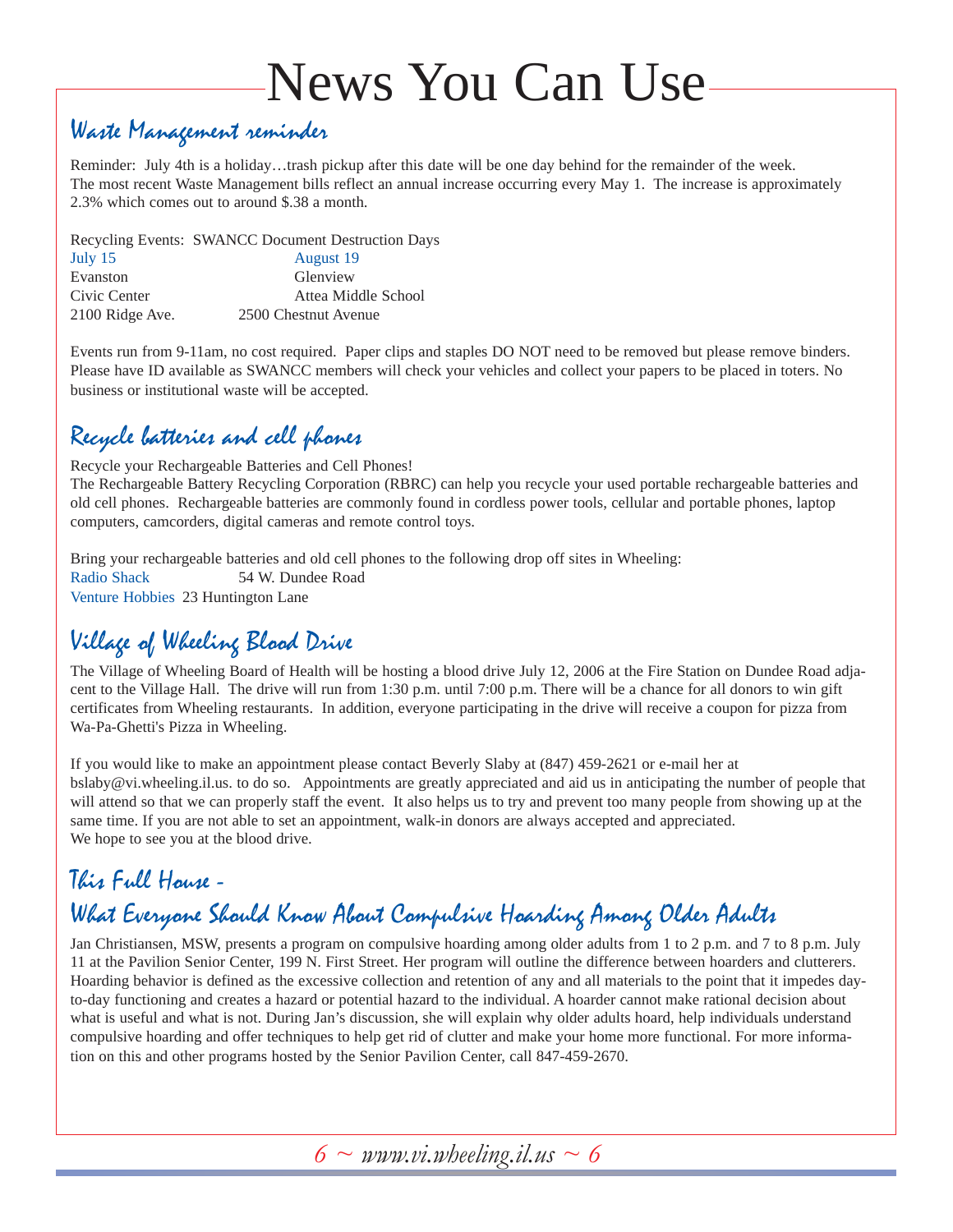

## Say Cheese

Stacy Shub enjoys the weather and her birthday by photographing her two daughters, Maya, left and Courtney at Friendship Park. The park's waterfall and gazebo have become popular backdrops for a variety of occasions including weddings, proposals, graduation and prom photos and a .

# *S*peak ou*T*

This is your opportunity to communicate with Wheeling elected officials and administrators. Your advice, suggestions, questions and opinions are appreciated and will receive a response if desired. Please complete this form, detach and return to:

> Village Manager Village of Wheeling 255 W. Dundee Road Wheeling, IL 60090

*(Inquiries and responses may be used for publication in future issues of 'Village Views.')*

## Regularly Scheduled Meetings

## ATTEND PUBLIC MEETINGS

Residents are invited to attend public meetings of Village Boards and Commissions. Most meet in the Village Hall Councilroom unless otherwise noted here.

Village Board - Every Tuesday, 7:30 p.m.

Plan Commission - 2nd & 4th Thursdays of the month, 7 p.m.

#### Board of Health - 4th Tuesday, every other month, 7 p.m.

Human Rights Commission - 1st Tuesday of the month, 7:15 p.m., south half of Village Hall lunchroom.

Senior Citizens Commission - 3rd Monday of the month, 10 a.m., south half of Village Hall lunchroom

Fire and Police Commission - 3rd Wednesday of the Month, 2 p.m., Fire Department Training Room

#### Palwaukee Board of Directors -

3rd Wednesday each month, 6:30 p.m., Airport Offices, 1020 S. Plant Road.



Wheeling Police Grant Coordinator Tom Pilewski (left) and Corporal Michael Rompala (right) met with Secretary of State Jesse White to discuss motorcycle safet projects and Wheeling's successful traffic grant program at the Illinois Traffic Safety Leaders Conference in Itasca recently. ITSL has affiliations with state and local organizations including the Secretary of State's Office, MADD, AAIM, Illinois State Police, IDOT and many others. It is the oldest traffic safety organization in Illinois.

*7 ~ www.vi.wheeling.il.us ~ 7*